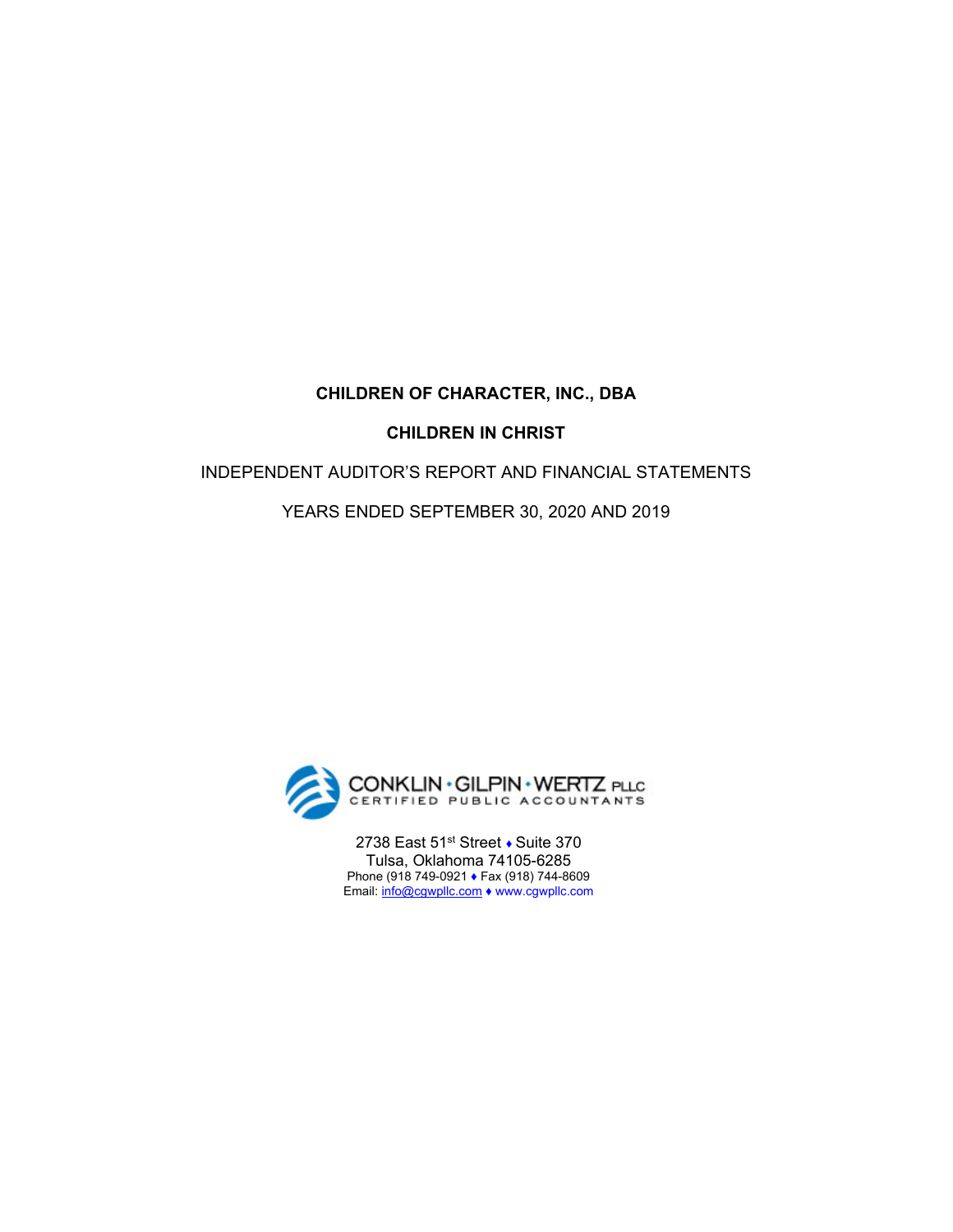# TABLE OF CONTENTS

| <b>FINANCIAL STATEMENTS</b> |         |
|-----------------------------|---------|
|                             |         |
|                             |         |
|                             |         |
|                             | $5 - 6$ |
|                             |         |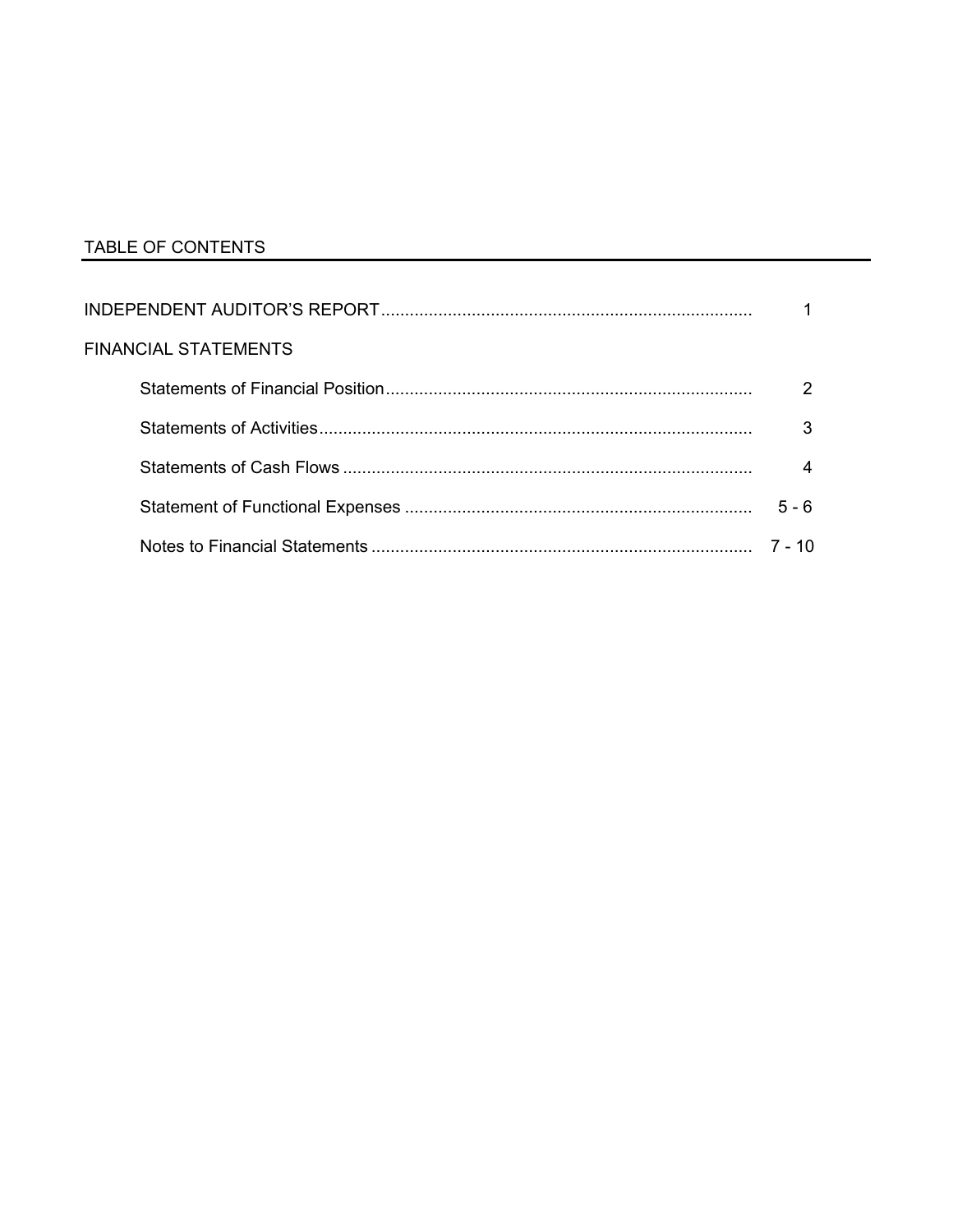

W. Jeffrey Conklin, CPA Neil D. Gilpin, CPA Shaun B. Wertz, CPA Taylor D. Gilpin, CPA Seth P. Carr, CPA D. Brent Allison, CPA

### INDEPENDENT AUDITOR'S REPORT

Board of Directors Children of Character, Inc., dba Children in Christ

We have audited the accompanying financial statements of Children of Character, Inc., dba Children in Christ (a nonprofit organization), which comprise the statements of financial position as of September 30, 2020 and 2019, and the related statements of activities, cash flows, and functional expenses for the years then ended, and the related notes to the financial statements.

#### **Management's Responsibility for the Financial Statements**

Management is responsible for the preparation and fair presentation of these financial statements in accordance with accounting principles generally accepted in the United States of America; this includes the design, implementation, and maintenance of internal control relevant to the preparation and fair presentation of financial statements that are free from material misstatement, whether due to fraud or error.

#### **Auditor's Responsibility**

Our responsibility is to express an opinion on these financial statements based on our audits. We conducted our audits in accordance with auditing standards generally accepted in the United States of America. Those standards require that we plan and perform the audit to obtain reasonable assurance about whether the financial statements are free from material misstatement.

An audit involves performing procedures to obtain audit evidence about the amounts and disclosures in the financial statements. The procedures selected depend on the auditor's judgment, including the assessment of the risks of material misstatement of the financial statements, whether due to fraud or error. In making those risk assessments, the auditor considers internal control relevant to the entity's preparation and fair presentation of the financial statements in order to design audit procedures that are appropriate in the circumstances, but not for the purpose of expressing an opinion on the effectiveness of the entity's internal control. Accordingly, we express no such opinion. An audit also includes evaluating the appropriateness of accounting policies used and the reasonableness of significant accounting estimates made by management, as well as evaluating the overall presentation of the financial statements.

We believe that the audit evidence we have obtained is sufficient and appropriate to provide a basis for our opinion.

### **Opinion**

In our opinion, the financial statements referred to above present fairly, in all material respects, the financial position of Children of Character, Inc., dba Children in Christ as of September 30, 2020 and 2019, and the changes in its net assets and its cash flows for the years then ended in accordance with accounting principles generally accepted in the United States of America.

Condeling - Silpin & Westg, P. L.L.C.

**CONKLIN, GILPIN, & WERTZ, P.L.L.C.**  Certified Public Accountants

May 15, 2021 Tulsa, Oklahoma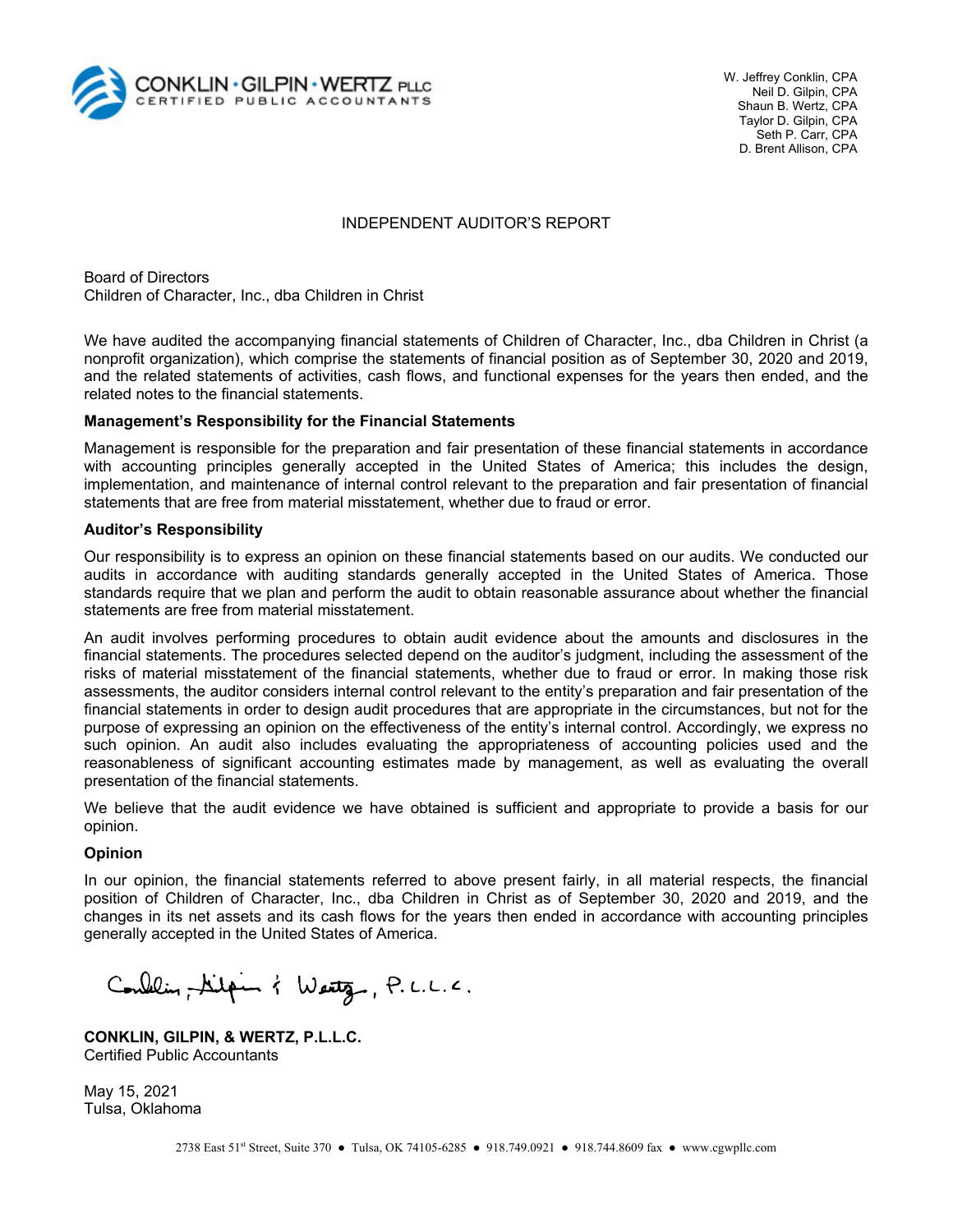# CHILDREN OF CHARACTER, INC., DBA CHILDREN IN CHRIST **STATEMENTS OF FINANCIAL POSITION**

SEPTEMBER 30, 2020 AND 2019

|                                           | 2020                    | 2019 |         |  |
|-------------------------------------------|-------------------------|------|---------|--|
| Assets                                    |                         |      |         |  |
| Cash<br>Prepaid foreign grants            | \$<br>534,583<br>22,857 | \$   | 463,651 |  |
| <b>Total assets</b>                       | \$<br>557,440           |      | 463,651 |  |
| Liabilities and net assets                |                         |      |         |  |
| Liabilities:<br>Accrued wages and labor   | \$<br>1,687             | \$   | 9,402   |  |
| <b>Total liabilities</b>                  | 1,687                   |      | 9,402   |  |
| Net assets:<br>Without donor restrictions | 555,753                 |      | 454,249 |  |
| Total net assets                          | 555,753                 |      | 454,249 |  |
| Total liabilities and net assets          | \$<br>557,440           |      | 463,651 |  |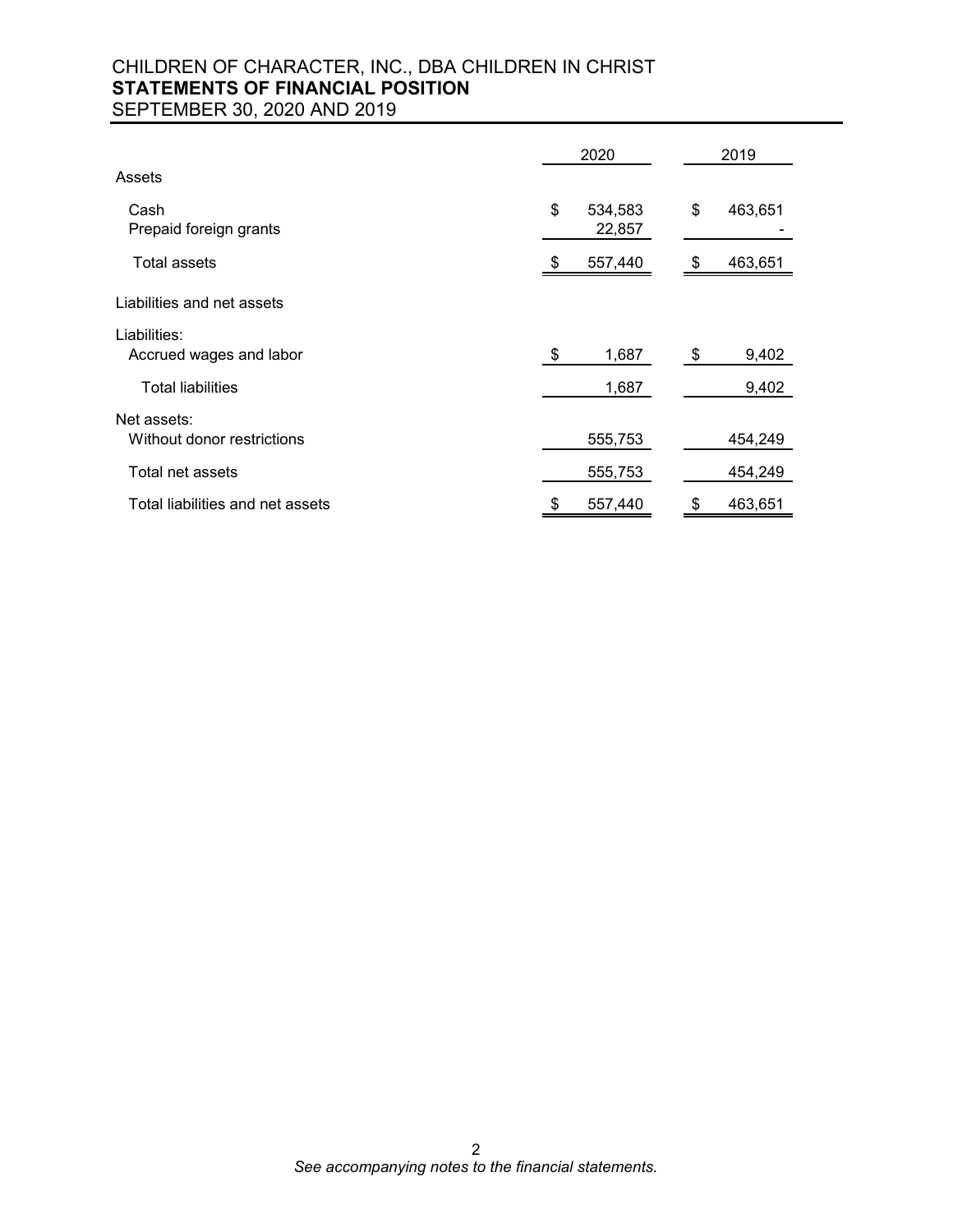# CHILDREN OF CHARACTER, INC., DBA CHILDREN IN CHRIST **STATEMENTS OF ACTIVITIES**  SEPTEMBER 30, 2020 AND 2019

|                                                              | 2020 |                                        | 2019                                           |
|--------------------------------------------------------------|------|----------------------------------------|------------------------------------------------|
| Revenue:                                                     |      |                                        |                                                |
| Donations<br>Grants<br>Other income<br>Noncash contributions | \$   | 326,604<br>563,890<br>7,435<br>120,000 | \$<br>347,221<br>337,515<br>112,343<br>125,000 |
| Total revenue                                                |      | 1,017,929                              | 922,079                                        |
| Expenses:                                                    |      |                                        |                                                |
| Program<br>Management<br>Fundraising                         |      | 825,457<br>29,658<br>61,310            | 983,198<br>45,959<br>68,853                    |
| Total expenses                                               |      | 916,425                                | 1,098,010                                      |
| Change in net assets                                         |      | 101,504                                | (175, 931)                                     |
| Net assets without donor restrictions, beginning of year     |      | 454,249                                | 630,180                                        |
| Net assets without donor restrictions, end of year           | \$   | 555,753                                | \$<br>454,249                                  |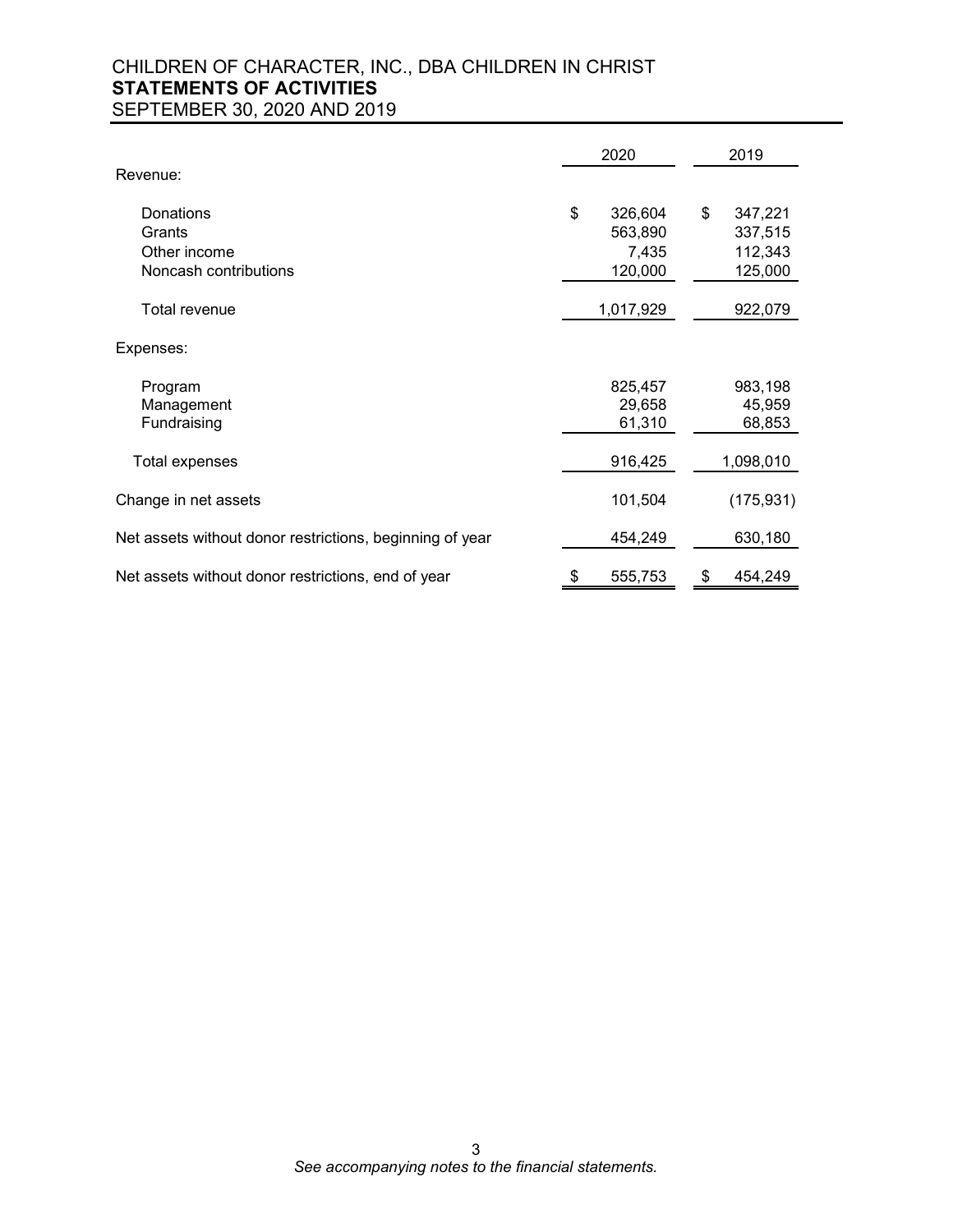# CHILDREN OF CHARACTER, INC., DBA CHILDREN IN CHRIST **STATEMENTS OF CASH FLOWS**

SEPTEMBER 30, 2020 AND 2019

| Cash flows from operating activities                           | 2020          | 2019             |
|----------------------------------------------------------------|---------------|------------------|
| Change in net assets<br>Changes in assets and liabilities:     | \$<br>101,504 | \$<br>(175, 931) |
| Other receivable<br>Prepaid foreign grants<br>Accounts payable | (22, 857)     | 2,088<br>111.725 |
| Accrued wages and labor                                        | (7, 715)      | 160              |
| Net cash provided by (used in) operating activities            | 70,932        | (61, 958)        |
| Net change in cash                                             | 70,932        | (61, 958)        |
| Cash, beginning of year                                        | 463,651       | 525,609          |
| Cash, end of year                                              | 534,583       | 463,651          |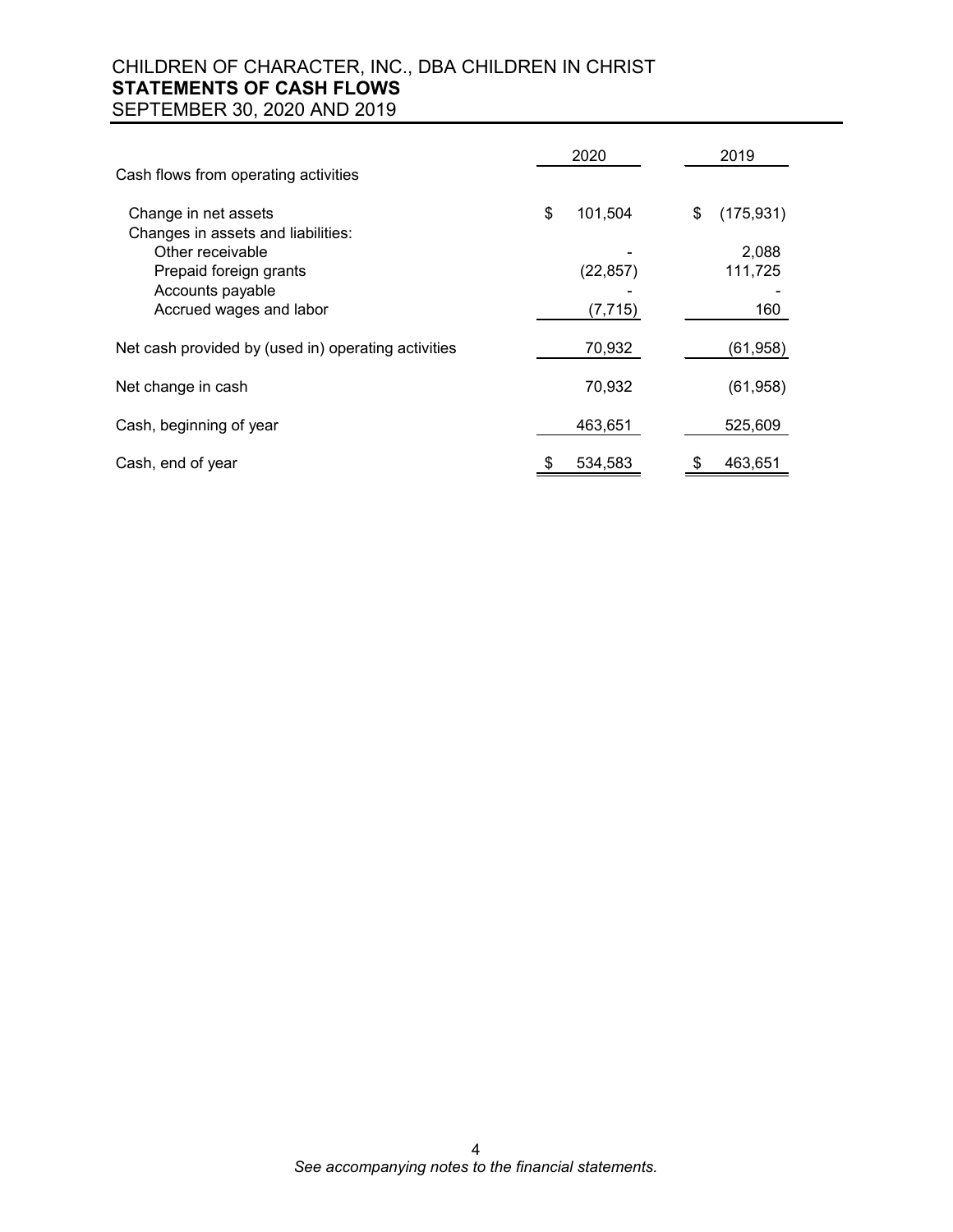# CHILDREN OF CHARACTER, INC., DBA CHILDREN IN CHRIST **STATEMENT OF FUNCTIONAL EXPENSES**  SEPTEMBER 30, 2020

|                              |         | Supporting services |        |             |        |               |
|------------------------------|---------|---------------------|--------|-------------|--------|---------------|
|                              | Program | Management          |        | Fundraising |        | Total         |
| Accounting fees              | \$      | \$                  | 11,372 | \$          |        | \$<br>11,372  |
| Bank charges                 | 2,646   |                     | 262    |             | 3,193  | 6,101         |
| Donated services             | 96,000  |                     | 4,800  |             | 19,200 | 120,000       |
| Foreign aid                  | 620,367 |                     |        |             |        | 620,367       |
| Dues, subscriptions and fees | 4,800   |                     | 3,333  |             | 2,555  | 10,688        |
| Independent labor            | 14,000  |                     | 2,000  |             | 4,000  | 20,000        |
| Legal fees                   | 337     |                     |        |             | 337    | 674           |
| Professional fees            |         |                     |        |             | 3,768  | 3,768         |
| Salaries and wages           | 73,800  |                     | 7,650  |             | 26,550 | 108,000       |
| Travel                       | 10,615  |                     |        |             | 20     | 10,635        |
| Payroll taxes                | 2,892   |                     | 241    |             | 1,687  | 4,820         |
|                              |         |                     |        |             |        |               |
| Total expenses               | 825,457 | \$                  | 29,658 | \$          | 61,310 | \$<br>916,425 |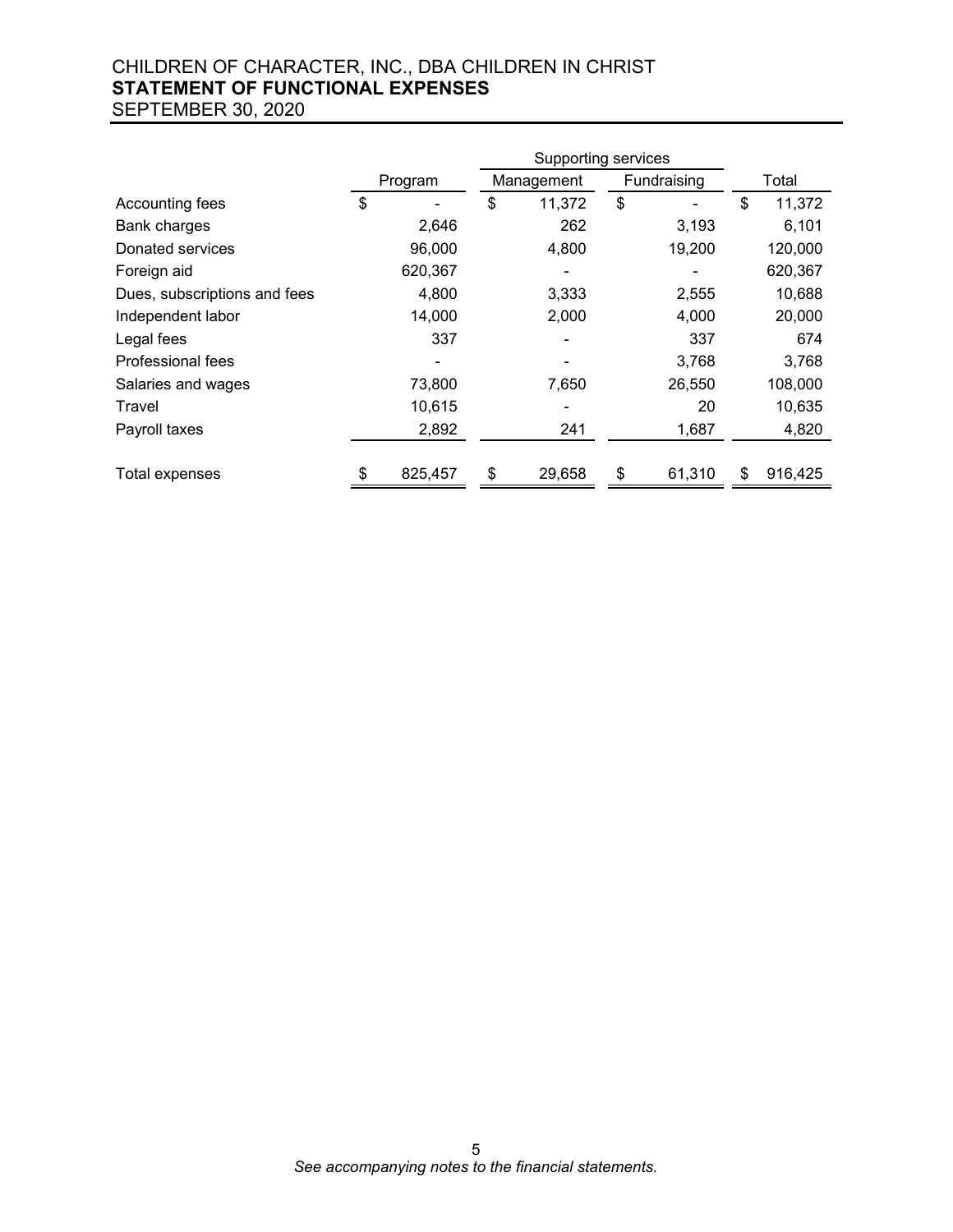# CHILDREN OF CHARACTER, INC., DBA CHILDREN IN CHRIST **STATEMENT OF FUNCTIONAL EXPENSES**  SEPTEMBER 30, 2019

|                              |               | Supporting services |        |             |        |              |
|------------------------------|---------------|---------------------|--------|-------------|--------|--------------|
|                              | Program       | Management          |        | Fundraising |        | Total        |
| Accounting fees              | \$            | \$                  | 24,690 | \$          |        | \$<br>24,690 |
| Bank charges                 | 2,018         |                     | 315    |             | 2,385  | 4,718        |
| Donated services             | 101,000       |                     | 4,800  |             | 19,200 | 125,000      |
| Foreign aid                  | 733,844       |                     |        |             |        | 733,844      |
| Dues, subscriptions and fees | 1,770         |                     | 5,765  |             | 3,112  | 10,647       |
| Independent labor            | 14,000        |                     | 2,000  |             | 4,000  | 20,000       |
| Legal fees                   | 123           |                     |        |             | 123    | 246          |
| Professional fees            |               |                     |        |             | 16,014 | 16,014       |
| Salaries and wages           | 86,212        |                     | 8,086  |             | 22,433 | 116,731      |
| Travel                       | 40,000        |                     |        |             | 75     | 40,075       |
| Payroll taxes                | 4,231         |                     | 303    |             | 1,511  | 6,045        |
|                              |               |                     |        |             |        |              |
| Total expenses               | \$<br>983,198 | \$                  | 45,959 | \$          | 68,853 | \$1,098,010  |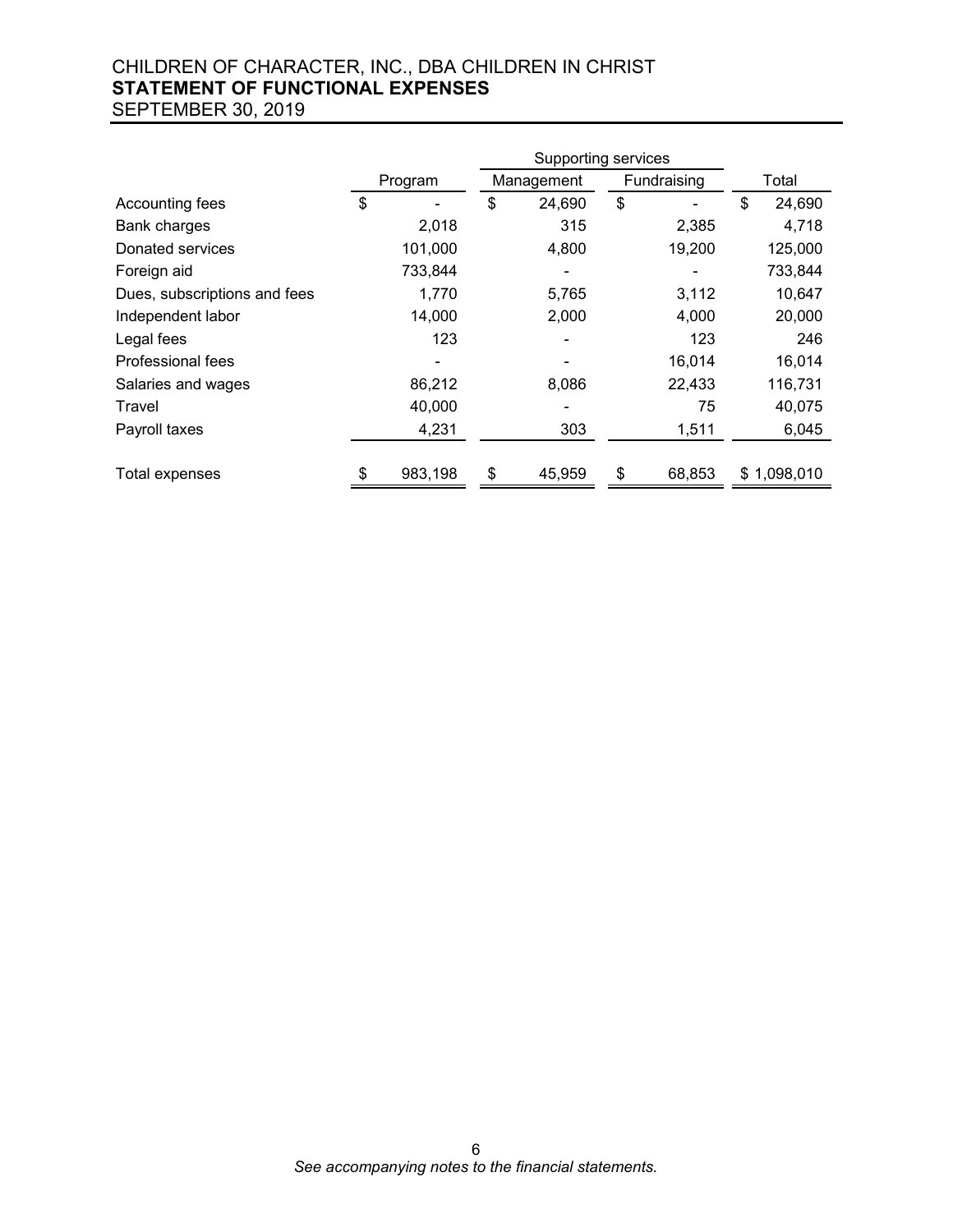### **NOTE 1 – PRINCIPAL ACTIVITY AND SIGNIFICANT ACCOUNTING POLICIES**

#### Principal business activity

Children of Character, Inc., dba Children in Christ (CIC, the Organization) is a qualified tax-exempt corporation under Section 501(c)(3) of the Internal Revenue Code. The Organization reaches and disciples over 250,000 children in the most unreached people groups of Sub-Saharan Africa (24 countries) ministering to these children weekly through over 22,000 inspired, equipped, and mobilized indigenous volunteers from local churches, trained by CIC. The Organization also focuses on developing child leadership, through discipleship and training activities, and empowers child leaders to co-lead CIC Clubs and contribute meaningfully in all areas of the ministry. The Organization's cash funding needs are primarily supported by donations and grants, though indigenous communities contribute cash and noncash gifts and in a typical year provide over two million hours of indigenous volunteer labor which is equivalent to over 20 million child-hours of discipleship (in 2020 indigenous volunteer labor was less due to fewer months of active club ministry as a result of COVID-19 restrictions. See page eight for further details) .

#### Basis of presentation

The accompanying financial statements of the Organization are prepared on the accrual basis of accounting in accordance with accounting principles generally accepted in the United States of America. Net assets are classified in the financial statements based on the existence or absence of donor-imposed restrictions, as follows:

- Net assets without donor restrictions: Net assets that are not subject to donor-imposed restrictions and may be expended for any purpose in performing the primary objectives of the Organization. Net assets may be designated for specific purposes by action of the Board of Directors (the Board) or otherwise limited by contractual arrangements with outside parties.
- Net assets with donor restrictions: Net assets subject to stipulations imposed by donors and grantors. Some donor restrictions are temporary in nature; those restrictions will be met by actions of the Organization or by passage of time. Other donor restrictions are perpetual in nature, where by the donor has stipulated the funds be maintained in perpetuity.

Expenses are reported as decreases in net assets without donor restrictions. Expirations of donorimposed restrictions that simultaneously increase one class of net assets and decrease another are reported as reclassifications between the applicable classes. Donor-restricted contributions whose restrictions expire in the same reporting period are reported as increases in net assets without donor restrictions.

### Cash

The Organization defines cash to be all cash on hand and cash in bank accounts. The Organization does not hold any cash equivalents.

#### Revenue recognition

Contributions are recorded when the donor makes a promise to give to the Organization that is, in substance, unconditional. Conditional promises to give are not recognized until the conditions on which they depend have been substantially met.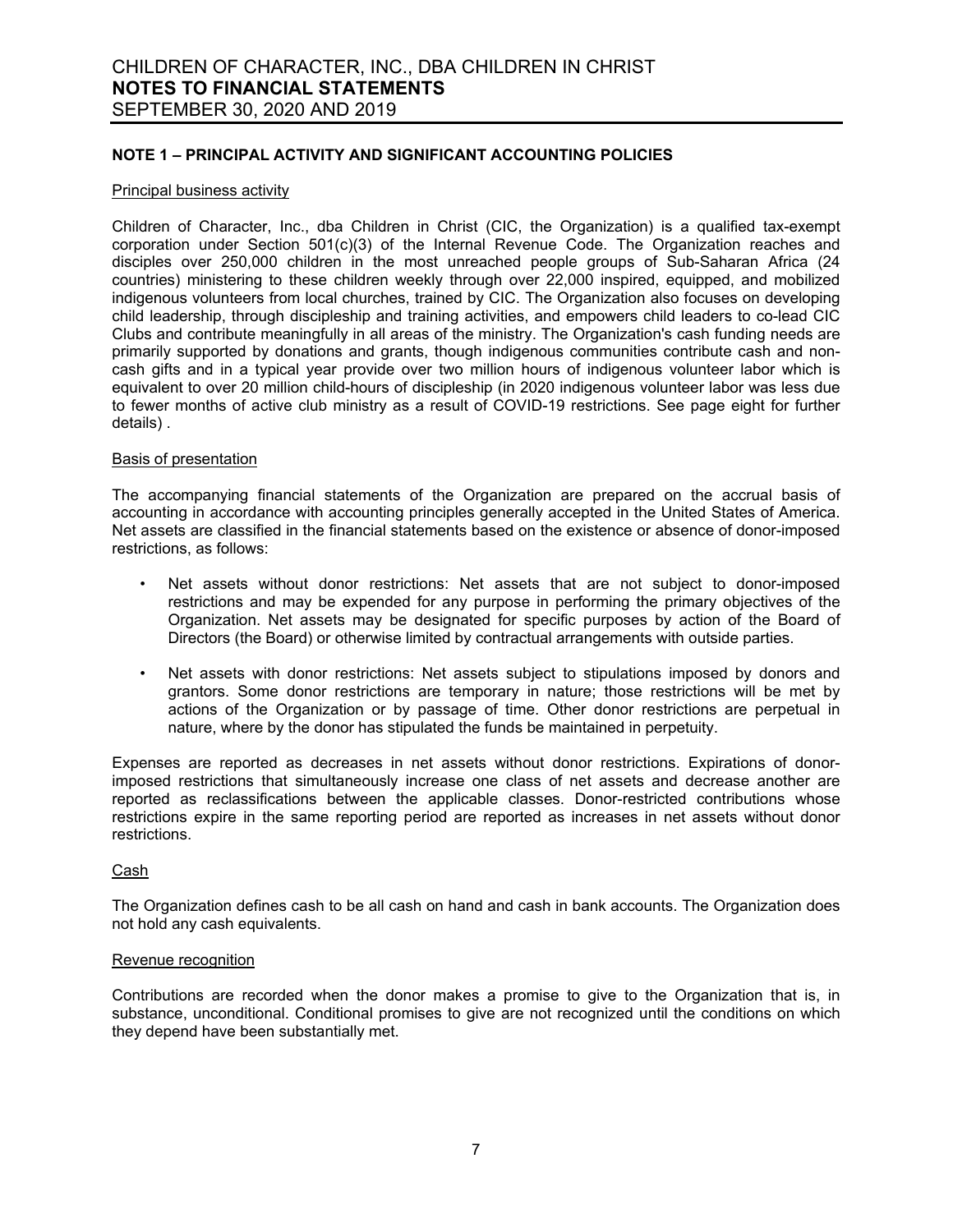# **NOTE 1 – PRINCIPAL ACTIVITY AND SIGNIFICANT ACCOUNTING POLICIES (CONTINUED)**

#### Donated services

During the years ended September 30, 2020 and 2019, the Organization received an estimated 750,580 and 2,483,232 hours, respectively, of donated services from foreign and domestic volunteers. The reduction in foreign donated services in 2020 was due to COVID-19 related restrictions of club gatherings for several months in 2020. These performed services are not reflected in the financial statements as the services did not require specialized skills as specified by Generally Accepted Accounting Principles (U.S. GAAP).

If the Organization is the recipient of donated services that create or enhance nonfinancial assets, or that require specialized skills, are provided by individuals possessing those skills and would need to be purchased if not provided by volunteers, the services are recorded at their fair value in the year they are performed. The Organization received donated, specialized consulting services and recognized noncash contributions for such services. Recognized services were provided by the Chief Executive Officer (CEO) in both 2020 and 2019, and by a board member in 2019 only, and are disclosed as noncash contributions on the Statements of Activities.

#### Functional expenses

The Organization allocates indirect costs to various programs and supporting services. Except for certain expenses, which are specifically identified with a particular service as listed below, expenses are allocated by function based on estimates of time or space devoted to each function. Below is a listing of how expenses are classified within the statements of functional expenses.

| <b>Expenses</b>              | <b>Method of Allocation</b> |
|------------------------------|-----------------------------|
| Accounting fees              | Specific identification     |
| Bank charges                 | Specific identification     |
| Donated services             | Time and effort             |
| Foreign aid                  | Specific identification     |
| Dues, subscriptions and fees | Specific identification     |
| Independent labor            | Time and effort             |
| Legal fees                   | Specific identification     |
| Professional fees            | Specific identification     |
| Salaries and wages           | Time and effort             |
| Travel                       | Specific identification     |
| Payroll taxes                | Time and effort             |

#### Income taxes

The Organization is exempt from income tax under Section 501(c)(3) of the U.S. Internal Revenue Code and comparable state law, and contributions to it are tax deductible within the limitations prescribed by the Code. The Organization has been classified as a publicly-supported organization which is not a private foundation under Section 509(a) of the code. The Organization has adopted FASB ASC 740-10- 25, Accounting for Uncertainty in Income Taxes. The Organization will record a liability for uncertain tax positions when it is more likely than not that a tax position would not be sustained if examined by the taxing authority. The Organization's evaluation as of September 30, 2020 and 2019, revealed no uncertain tax positions that would have a material impact on the financial statements. The Organization will recognize future accrued interest and penalties related to unrecognized tax benefits in income tax expense, if incurred. Federal exempt organization returns for the past three tax years are subject to examination by taxing authorities.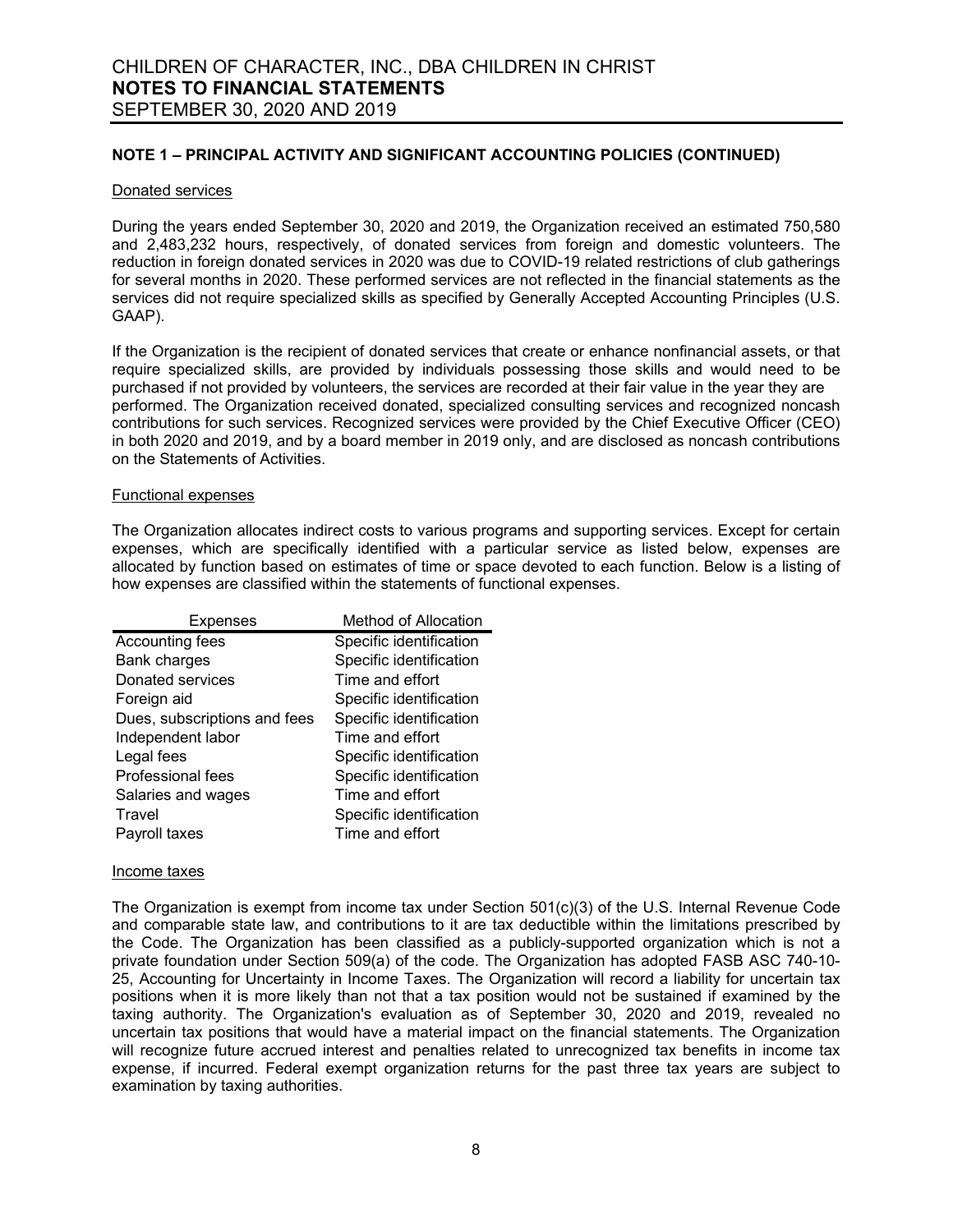# **NOTE 1 – PRINCIPAL ACTIVITY AND SIGNIFICANT ACCOUNTING POLICIES (CONTINUED)**

#### Use of estimates

The preparation of financial statements in conformity with accounting principles generally accepted in the United States of America requires management to make estimates and assumptions that affect the reported amounts of assets and liabilities, and disclosure of contingent assets and liabilities at the date of the financial statements and the reported amounts of revenues and expenses during the reporting period. Actual results could differ from those estimates.

#### Subsequent events

Subsequent events have been evaluated through the date of the independent auditor's report, which is the date the financial statements were available to be issued.

#### Recently adopted accounting principles

In June 2018, the FASB issued ASU 2018-08, Clarifying the Scope and Accounting Guidance for Contributions Received and Contributions Made. This update is designed to assist not-for-profit entities in (a) evaluating whether transactions should be accounted for as contributions (nonreciprocal transactions), or as exchange (reciprocal) transactions (b) and determining whether a contribution is conditional. The effective date of ASU 2018-08 for entities that serve as the resource recipient (as defined by the update) is for annual reporting periods beginning after December 15, 2018, and shall be implemented on a modified prospective basis. The Organization has determined that the adoption of this standard had no impact on total beginning net assets.

#### New accounting pronouncements

In September 2020, the FASB issued ASU 2020-07, which amended ASC 958-605, to require non-forprofit entities to present contributed nonfinancial assets as a separate line item in the statement of activities, apart from contributions of cash or other financial assets and disclose contributed nonfinancial assets. The ASU is intended to show the measurement of contributed nonfinancial assets and the amount of the contributed assets used in the not-for-profit's programs and activities. ASU 2020-07 is effective for fiscal years beginning after June 15, 2021, and interim periods within fiscal years beginning after June 15, 2022. The Organization has determined the current method of reporting is consistent with the requirement of the standard, therefore the new pronouncement will not impact the Organization's financial statements.

### **NOTE 2 – CONCENTRATIONS**

The Organization's financial instruments exposed to concentrations of credit risk consists primarily of cash. The Organization maintains its cash balances at local banks. The balances are insured by the Federal Deposit Insurance Corporation up to \$250,000 at September 30, 2020 and 2019. At times, the Organization's balances may exceed the insured limit. Management believes credit risk related to these deposits is minimal.

For the year ended September 30, 2020, the Organization received 58% of its total donations and grants from four different grantors. For the year ended September 30, 2019, the Organization received 46% of its total donations and grants from four different grantors. Should the Organization lose support from any of its key donors, the Organization's ability to fund foreign aid at its current level could be impacted.